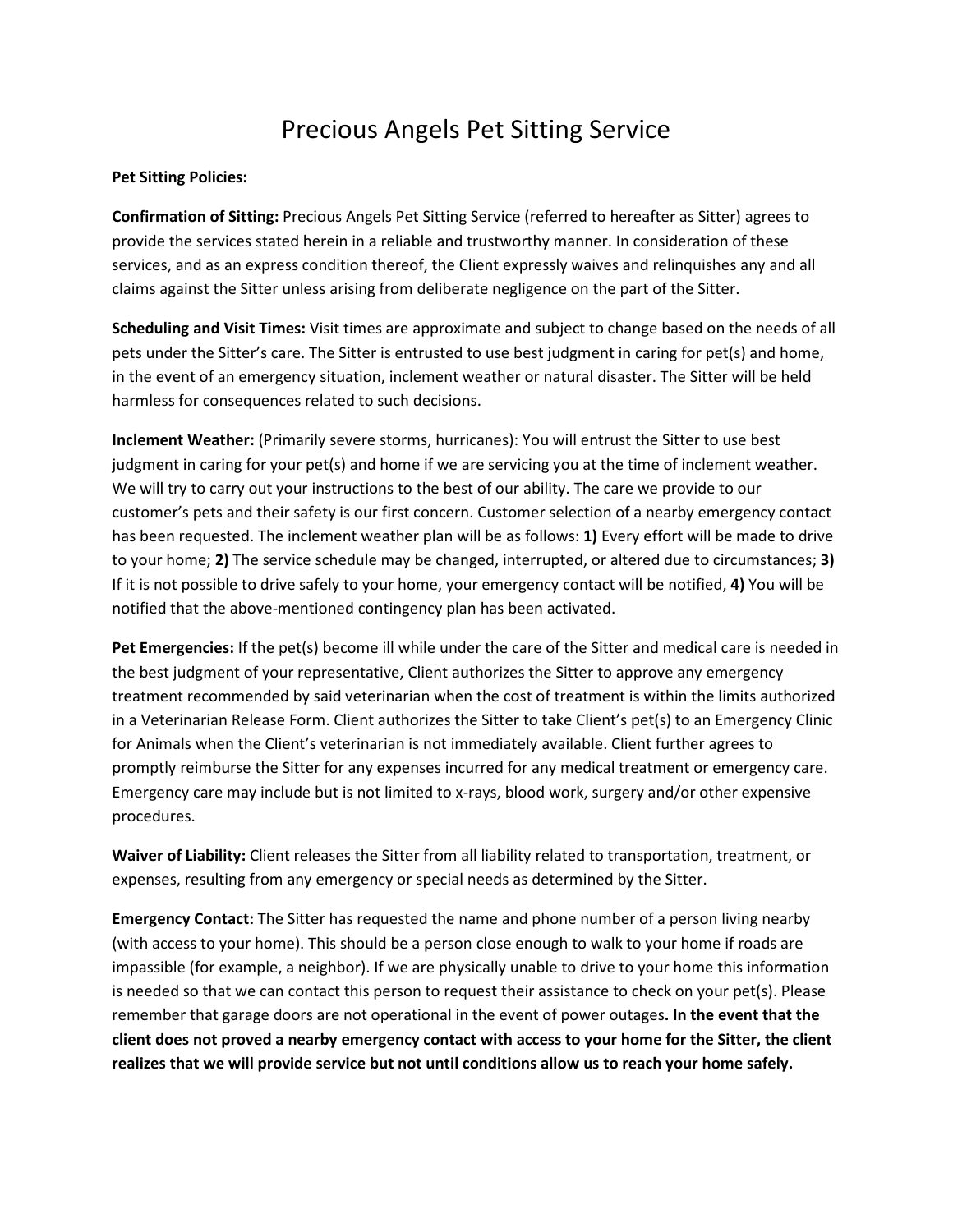Medications/Vaccinations: The Sitter will attempt to administer medications as directed but cannot be held responsible for complications that arise as a result. Excessively shy cats with medical problems can be a serious risk. If you have such an animal, this must be thoroughly discussed. Under no circumstances will the Sitter service any pet that has any form of contagious illness. This is for the safety of other customers. The Sitter requires that all pets have the necessary vaccinations and immunizations before service begins. If the pet care provider is bitten or exposed to any disease or ailment received from the client's pet(s) which has not been properly or currently vaccinated, the client will be responsible for all costs and damagers that may incur.

Access to Your Home by Others: If the client allows any other person(s) access to their home during the Sitter's contract period, the Sitter cannot be held liable for any damages to property or pets as a result. Please notify us if someone will be in your home. Please notify the person(s) in your home that the Sitter is coming so that your visitor, as well, is not surprised by our entrance.

Sharing Responsibilities: We do not like sharing duties with other persons and will not be held responsible for problems arising with your pet(s) or home when someone we do not insure or know is involved. Please keep that in mind if and when you decide to share duties or allow other people in your home during our visit schedule. We must also be told their information and their times of arrival so as not to alarm our Sitter.

Substitution: In the event of personal injury or illness of Sitter, Client authorizes Sitter to arrange for another qualified person to fulfill responsibilities as set forth in this contract. Client will be notified in such a case.

Fences: Fenced in yards are wonderful play spaces for pets, however, no fence system is totally secure for your pet's safety. The Sitter does not accept responsibility or liability for any client's pets that escape, are injured or become lost, fatally injured or otherwise, when pets are left out or given access to a fenced in area. This includes electronic, wood, metal or any other fence types.

Doggie Doors: The Sitter is not liable for injury to, or loss of, any pets allowed, as the direction of the Client, access to a doggie door, or allowed outside the Client's house off lead or unattended. Client's initials here: **X**\_\_\_\_\_\_\_\_\_\_ indicate that the client understands this clause and does request their pet(s) be allowed outside of Client's house off lead and/or have access to a doggie door.

Pet and House Clean-Up: The Sitter will properly dispose of pet waste and do our best to clean up any accidents your pet may have. We are not responsible for carpet/flooring stains created by your pet(s). We do request that you provide plastic bags, towels, cleaning products, paper towels, trash bags and indicate where you would like the waste to be disposed. If we find an accident in the house, we will clean it up to the best of our ability.

Leashes: All dogs will be required to be on a lease during outdoor walks. Pet owners are responsible of supplying leash.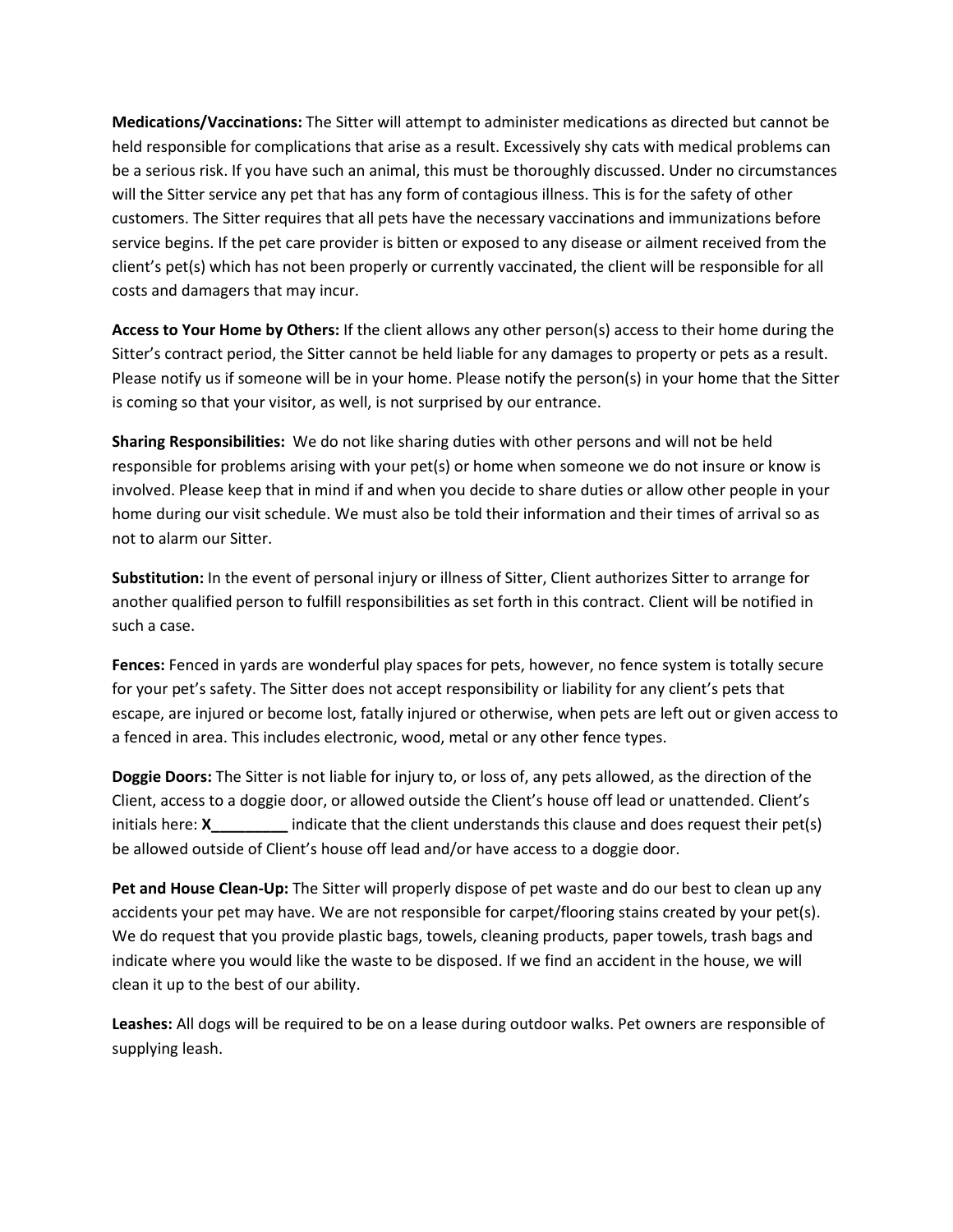Unforeseen Purchases: Any additional necessary costs such as food, litter, cleaning supplies or other necessary items that contribute to the health and well-being of your pet will be purchased by the Sitter. We will retain the receipt and the Client will be responsible for reimbursement of these items. A \$20 trip fee will be applied.

Animal Behavior: Due to the extreme unpredictability of animals, the Sitter cannot be held responsible for any unusual mishaps (i.e. pet's refusal to take medication, escaping from the yard, biting, eating or destroying household items, damage to inside/outside of home, personal injury/accidental death). If Client requests pet(s) to have outside access, Client releases the Sitter from all liability for loss, injusry or death to pet(s). Client is liable for injury or damage to Third Parties.

Updates: Please provide us with any changes regarding your pets' care and other pertinent information.

Return Check Charges: There is a \$35 fee for any returned checks.

Keys: One working copy of your house keys must be provided at time of registration/consultation. Keys are kept in a secured lock system and are coded for customer's confidentiality. If you live in a gated community, you must provide a gate card, remote or appropriate access codes. For your safety, No Keys will be mailed by regular mail, hidden outside or locked in homes on last visits. In event that Sitter is required to employ a locksmith to gain entry into Client's premises due to a malfunction of the lock or a failure of the Client to provide a working key, it shall be the responsibility of the Client to reimburse for all costs incurred. The Client expressly gives Sitter the authority to employ a locksmith on Client's behalf in the event of the aforementioned occurrences.

Privacy Policy: All of your information will be kept private and confidential. The Sitter highly respects our clients' entrusting us with the care of their home and loving pets. We do recommend that you inform a trusted neighbor while you are away that the Sitter will be caring for your pets and your home.

Household Emergencies: Please leave the name and number of a trusted maintenance company or person you can rely on to attend to any household emergencies that may arise during your absence. This includes but not limited to leaking pipes, malfunctioning water heaters or locks and heating and air units.

Indemnification: Client agrees to hold the Sitter harmless in the event of any claim arising from any person injured by Client's pet. It is expressly understood that the Sitter shall not be held responsible for any damage to Client's property, or that of others; caused by Client's pets during the period in which they are in its care.

Reservations: Reservations must be made at least 48 hours in advance. Due to the length of time spent per visit, our Sitter needs adequate time to properly plan for scheduled visits. If any reservations are made less than 48 hours in advance, a \$20 fee will be added. Reservations are on a first come/first serve basis.

Cancellations: Cancellations must be made at least 24 hours before your Sitter's first visit. There will be a charge equal to the first visit if cancellations are made after this time.